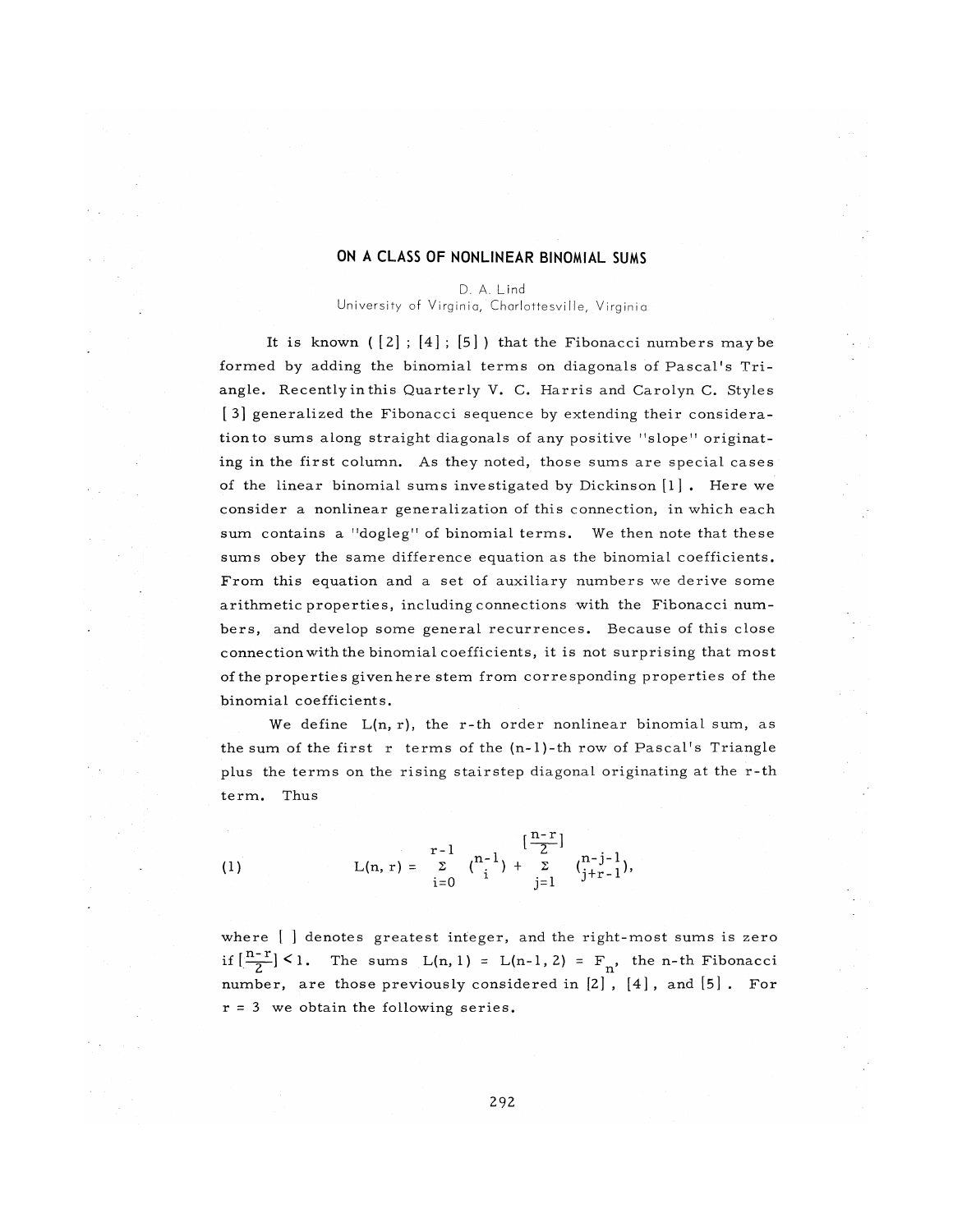#### 293 ON A CLASS OF NONLINEAR BINOMIAL SUMS



Thus  $L(1, 3) = 1$ ,  $L(2, 3) = 2$ ,  $L(3, 3) = 4$ , etc. The 4-th order sequence is 1, 2, 4, 8, 15, 27, 47, 80, 134,  $\cdots$ .

The connection between the Fibonacci numbers and binomial coefficients previously mentioned may be written as

$$
F_n = \frac{\left[\frac{n-1}{2}\right]}{\sum_{i=0}^{n} \binom{n-i-1}{i}}.
$$

The difference between the nonlinear binomial sums and Fibonacci numbers is therefore

$$
F_{n+r-1} - L(n,r) = \sum_{i=0}^{r-1} {n+r-2-i \choose i} - \sum_{i=0}^{r-1} {n-1 \choose i},
$$

which is a polynomial in n of degree  $r-3$  for  $r \geq 3$ . By evaluating the right side of this equation for small values of r, we find, in addition to  $L(n, 1) = L(n-1, 2) = F_n$ , that

(2a) 
$$
L(n, 3) = F_{n+2} - 1
$$
,

(2b) 
$$
L(n, 4) = F_{n+3} - n - 1
$$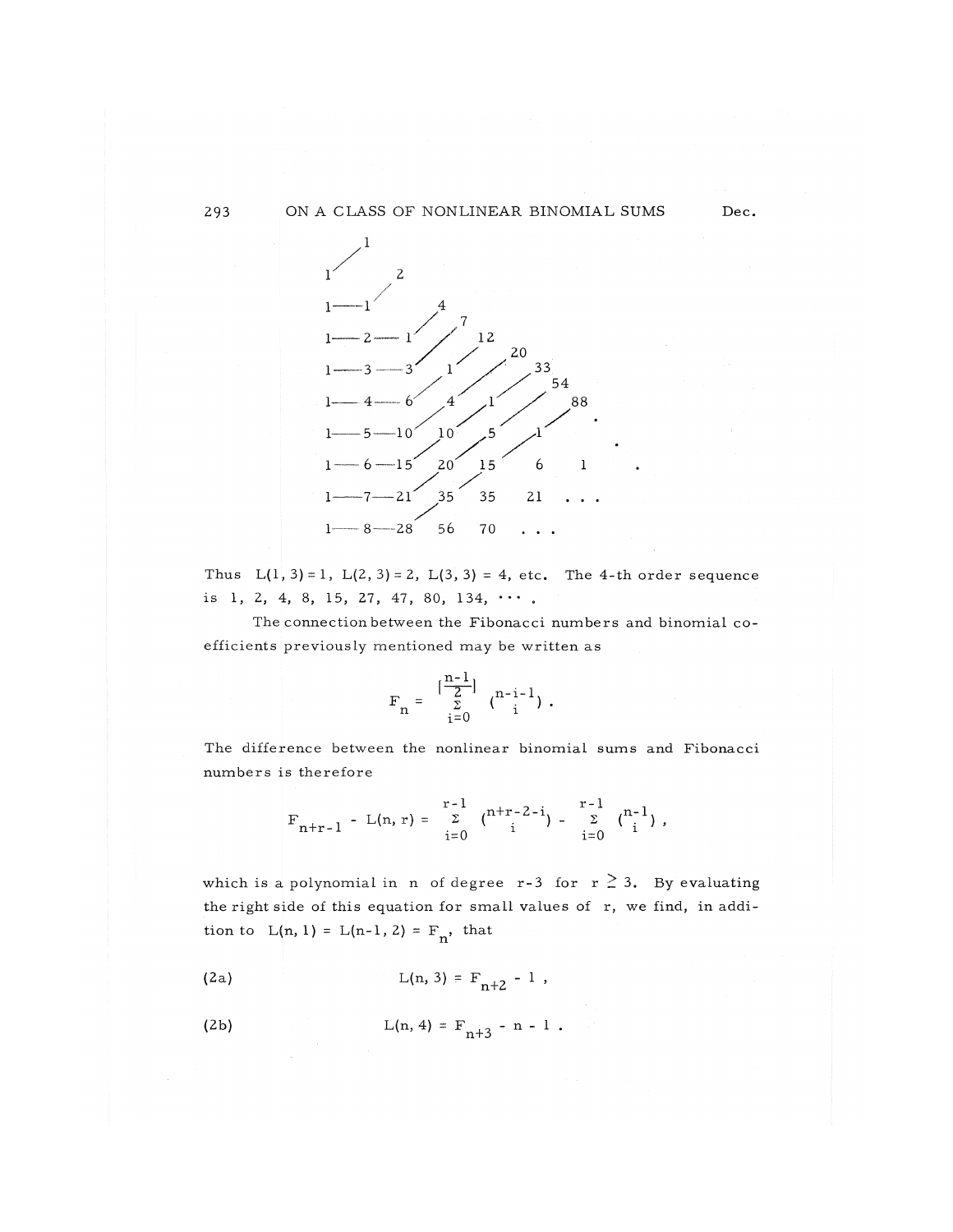$$
\sum_{i=0}^{n-1} \binom{n-1}{i} = 2^{n-1},
$$

$$
L(n, r) = 2^{n-1}
$$
  $(n \le r).$ 

Let the difference operator  $\Lambda$  be defined by  $\Lambda$  f(n) = f(n+1)  $f(n)$ . Then the recurrence relation for the binomial coefficients may be represented as

$$
\begin{array}{cc}\n\Delta & \binom{n}{r} = \binom{n}{r-1} \end{array}.
$$

From this and the explicit representation in  $(1)$ , the important difference equation follows that

(4) 
$$
\Lambda_{n} L(n, r) = L(n, r-1)
$$
.

Defining the iterated difference operator  $\Delta$  by  $\Delta$  f(n) =  $\Delta$  f(n),  $\mathbf{A}^{\mathbf{k}}$  **v n n n n n n n n**  $f(n) = \frac{N}{n} \left\{ \frac{N^{n}}{n} \right\}$  f(n)| for  $k \ge 1$ , it is of interest to note that

$$
\Delta_n^{r-2} L(n, r) = L(n, 2) = F_{n+1} ,
$$
  

$$
\Delta_n^{r-1} L(n, r) = L(n, 1) = F_n .
$$

It is apparent that (4) is indeed the same difference equation satisfied by the binomial coefficients in (3), the only change being in the initial values. Thus by using  $(4)$  and the easily determined boundary conditions

$$
L(n, 1) = F_n
$$
,  $L(1, r) = 1$ ,

we may construct a table of  $L(n, r)$  in which each term is the sum of the term above it and the term above and to the left.

Since the sequence  $L(n, 2) = F_{n+1}$  satisfies the recurrence relation

$$
L(n+2, 2) = L(n+1, 2) + L(n, 2) ,
$$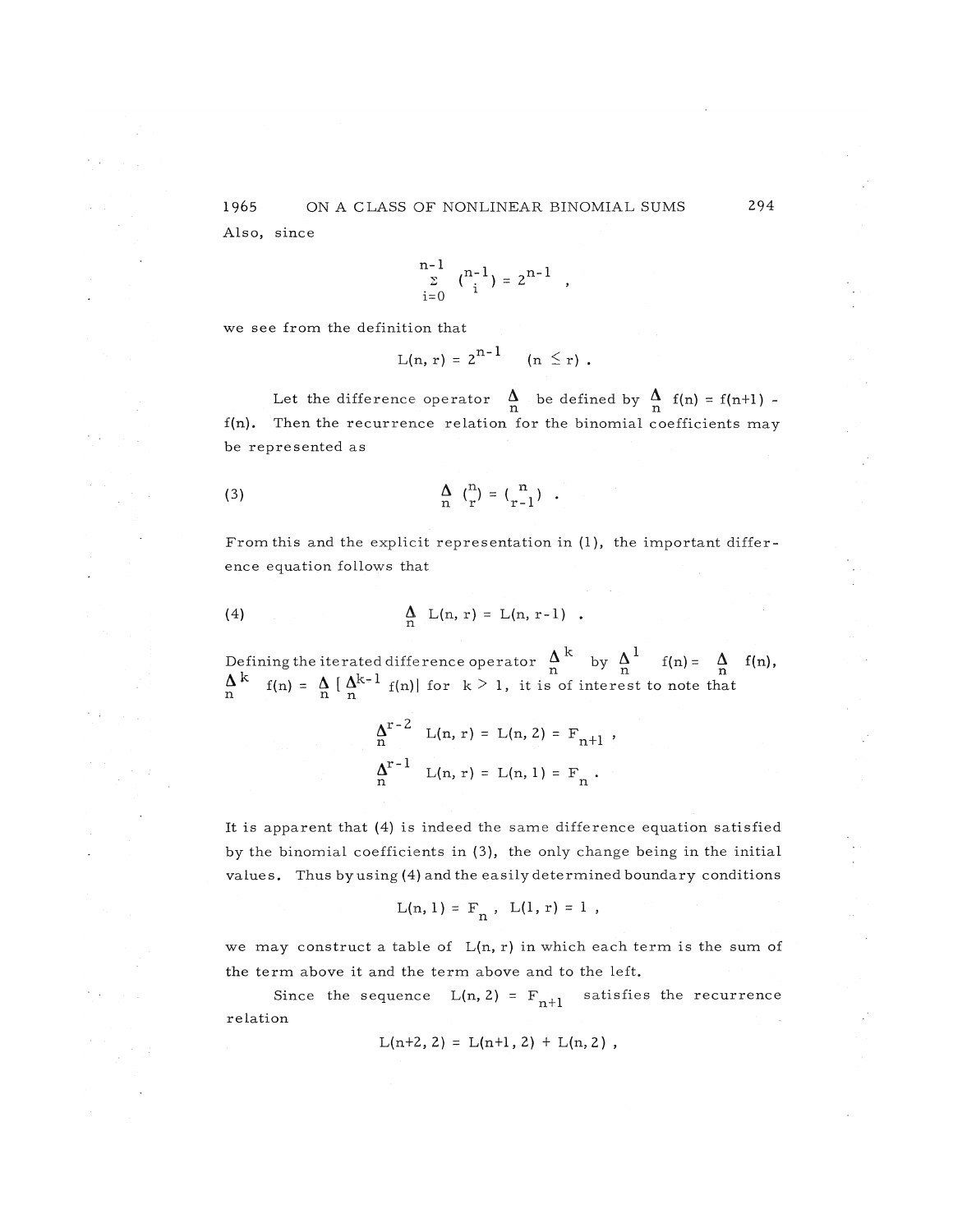# 295 ON A CLASS OF NONLINEAR BINOMIAL SUMS Dec.

we take the anti-difference of this r-2 times and obtain the general recurrence relation for r-th order terms as

(5)  $L(n+2, r) = L(n+1, r) + L(n, r) + A(n, r)$ ,

Table of 
$$
L(n, r)
$$

| ${\bf r}$ |              | 2              | 3              | 4               | 5           | 6              | 7   | 8   | 9              | 10             |
|-----------|--------------|----------------|----------------|-----------------|-------------|----------------|-----|-----|----------------|----------------|
|           | ı            | 1              | ı              | 1               | ı           | 1              | 1   | 1   | 1              |                |
|           | ı            | $\overline{c}$ | 2              | 2               | 2           | 2              | 2   | 2   | 2              | $\overline{c}$ |
|           | $\mathbf{z}$ | 3              | $\overline{4}$ | $\overline{4}$  | 4           | $\overline{4}$ | 4   | 4   | $\overline{4}$ | 4              |
|           | 3            | 5              | 7              | 8               | 8           | 8              | 8   | 8   | 8              | 8              |
|           | 5.           | 8              | 12             | 15 <sub>1</sub> | 16          | 16             | 16  | 16  | 16             | 16             |
|           | 8            | 13             | 20             | 27              | 31          | 32             | 32  | 32  | 32             | 32             |
|           | 13           | 21             | 33             | 47              | 58          | 63             | 64  | 64  | 64             | 64             |
|           | 21           | 34             | 54             | 80              | $\cdot 105$ | 121            | 127 | 128 | 128            | 128            |
|           | 34           | 55             | 88             | 134             | 185         | 226            | 248 | 255 | 256            | 256            |
|           | 55           | 89             | 143            | 222             | 319         | 411            | 474 | 503 | 511            | 512            |
|           |              |                |                |                 |             |                |     |     |                |                |

where the auxiliary numbers  $A(n, r)$  obey

$$
\Delta^{r-2} A(n,r) = 0
$$

with the initial conditions

$$
A(n, 1) = A(n, 2) = 0 \qquad (n \ge 1); \ A(1, r) = 1 \qquad (r \ge 3) \quad .
$$

These numbers also obey the binomial recurrence

$$
\mathop{\rm A}\limits_n{\rm A(n,\,r)}={\rm A(n,\,r-1)}\,\,,
$$

so that we may easily construct a table of  $A(n, r)$  from the initial conditions using the same rule of formation as that for  $L(n, r)$ . It appears from this table that while  $L(n, 1)$  and  $L(n, 2)$  are sequence of the Fibonacci type, the next two obey the slightly more complicated recurrences

> $L(n+2, 3) = L(n+1, 3) + L(n, 3) + 1$ ,  $L(n+2, 4) = L(n+1, 4) + L(n, 4) + n$ .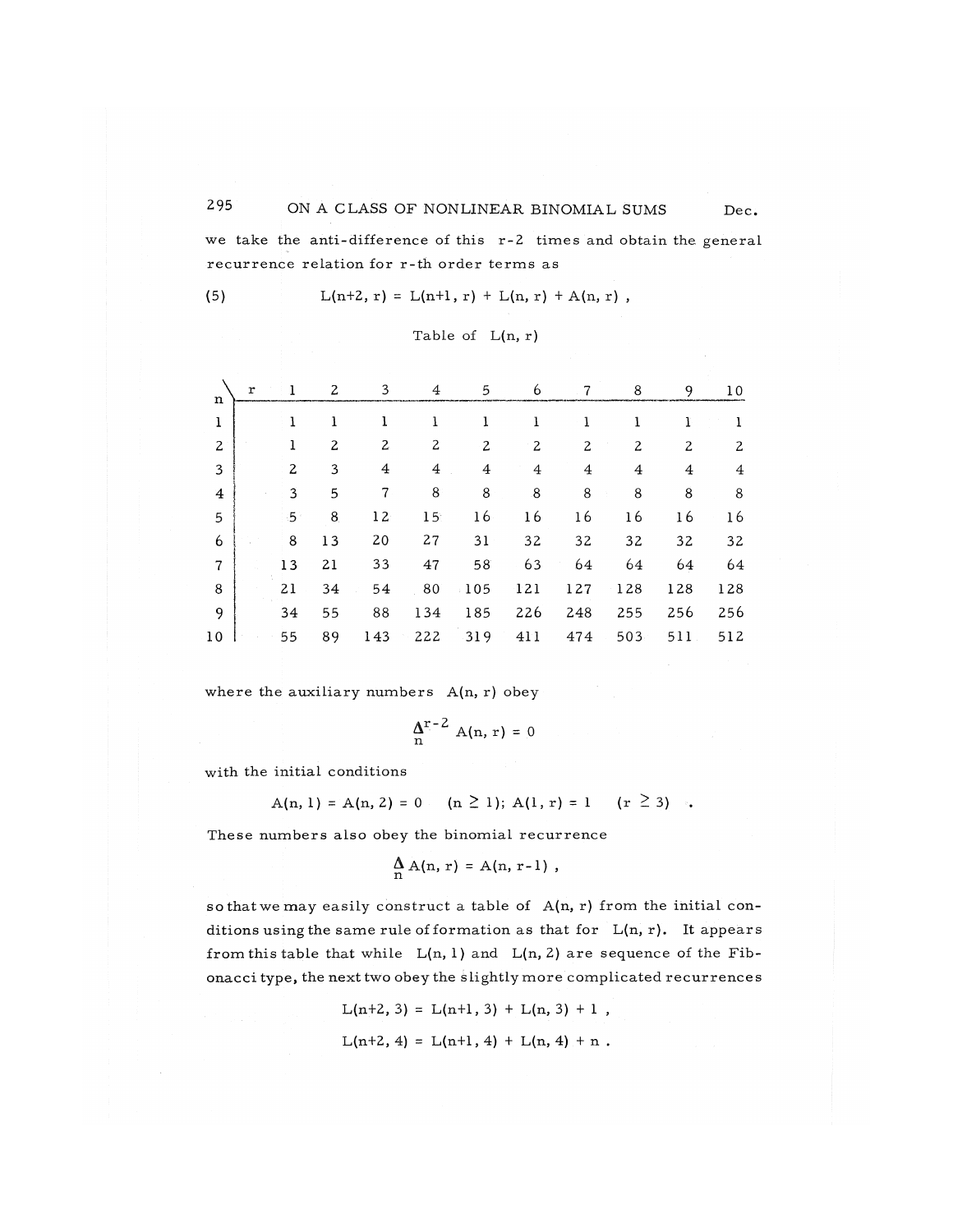# ON A CLASS OF NONLINEAR BINOMIAL SUMS These are readily proved by using equations (2a) and (2b).

| n  | r | 1           | 2           | 3 | 4              | 5  | 6   | 7   | 8   | 9   | 10  |
|----|---|-------------|-------------|---|----------------|----|-----|-----|-----|-----|-----|
| ı  |   | 0           | 0           | ı | ı              | 1  |     | 1   | 1   | Ŧ   |     |
| 2  |   | 0           | 0           | ı | 2              | 2  | 2   | 2   | 2   | 2   | 2   |
| 3  |   | 0           | 0           | l | 3              | 4  | 4   | 4   | 4   | 4   | 4   |
| 4  |   | 0           | 0           | 1 | $\overline{4}$ | 7  | 8   | 8   | 8   | 8   | 8   |
| 5  |   | 0           | 0           | 1 | 5              | 11 | 15  | 16  | 16  | 16  | 16  |
| 6  |   | 0           | 0           | ı | 6              | 16 | 26  | 31  | 32  | 32  | 32  |
| 7  |   | 0           | 0           |   | 7              | 22 | 42  | 57  | 63  | 64  | 64  |
| 8  |   | 0           | $\mathbf 0$ | 1 | 8              | 29 | 64  | 99  | 120 | 127 | 128 |
| 9  |   | $\mathbf 0$ | 0           | l | 9              | 37 | 93  | 163 | 219 | 247 | 255 |
| 10 |   | 0           | 0           | 1 | 10             | 46 | 140 | 256 | 382 | 466 | 502 |

Table of A(n, r)

We may establish from  $(4)$  and  $(5)$  that the recurrence formula with respect to r is

 $L(n, r) = L(n, r-1) + L(n, r-2) - A(n, r)$ .

From this, with (4) again, it follows that

$$
A(n, r) = L(n+1, r-1) - L(n, r).
$$

This last equation may be used to establish that

$$
L(n, r) + \sum_{i=0}^{r-1} A(n+i, r-i) = F_{n+r-1}.
$$

Taking  $n = 1$ , we see that the slant sums of the  $A(n, r)$  are Fibonacci numbers diminished by a unity, i.e.

$$
\sum_{i=1}^{r} A(i, r-i+1) = F_r - 1.
$$

It is also interesting to note that the  $A(n, r)$  obey the curious diagonal r e currence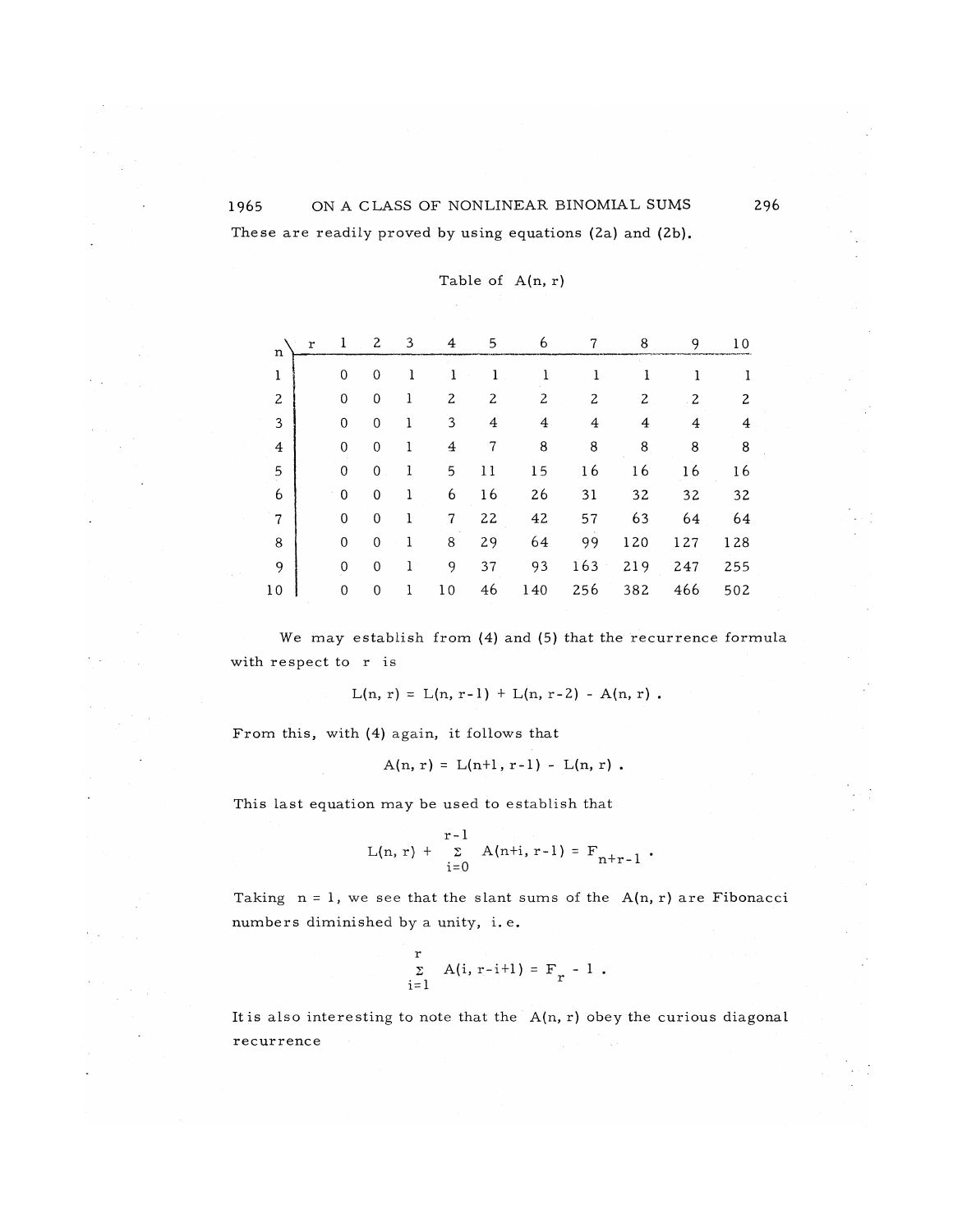$$
A(n+1, r+1) = 2 A(n, r) + {n-1 \choose r-2}.
$$

The recurrence (5) may be easily extended by induction to

$$
L(n,r) = F_{k+1} L(n-k,r) + F_k L(n-k-1,r) + \sum_{i=1}^{k} F_i A(n-i-1,r) \quad (0 \leq k \leq n),
$$

and the analogous extended recurrence with respect to r is

$$
L(n, r) = F_{k+1} L(n, r-k) + F_k L(n, r-k-1) - \sum_{i=1}^{k} F_i A(n, r-i+1) (0 \le k < n).
$$

We remark that setting  $r = 1$  in the former recurrence gives the familiar Fibonacci identity

$$
F_n = F_{k+1} F_{n-k} + F_k F_{n-k-1}
$$
.

We may prove by induction that for  $r > 1$ 

k  
\n
$$
\sum_{i=1}^{k} L(i, r) = L(k+1, r+1) - 1,
$$
\nk  
\n
$$
\sum_{i=1}^{k} A(i, r) = A(k+1, r+1) - 1,
$$

which together imply

$$
\sum_{i=1}^{n} [L(i, r) + A(i, r)] = L(n+2, r)-2 (r > 1).
$$

Finally, we extend the definition of  $L(n, r)$  to negative r from (4) by putting

$$
L(n,r) = F_{n+r-1} \quad (r \leq 0).
$$

With this extension, the readily proved formula

$$
L(n, r) = \sum_{i=0}^{k} {k \choose i} L(n-k, r-i)
$$

if valid for all k such that  $0 \leq k \leq n$ .